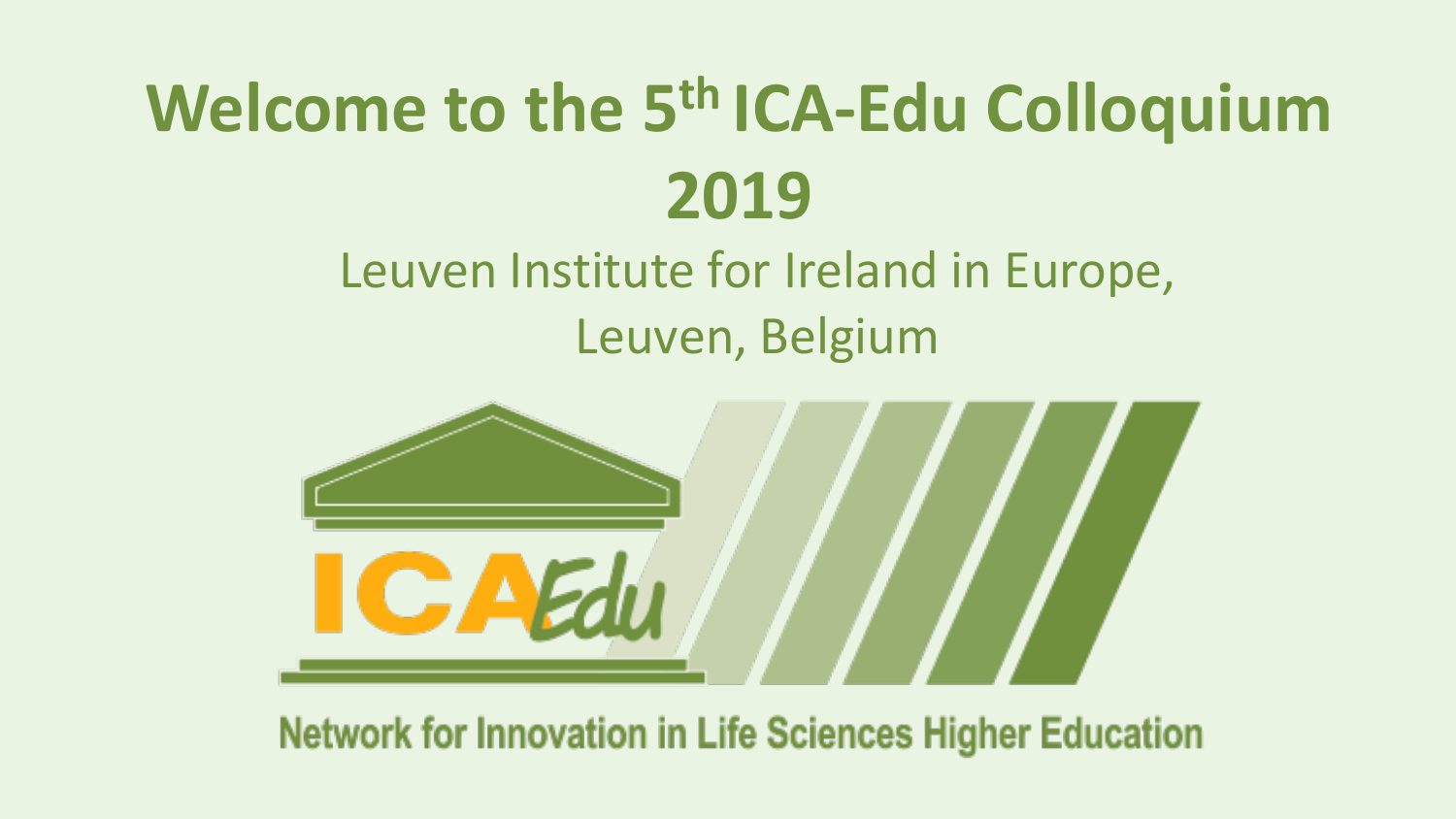

#### **Association for European Life Science Universities (ICA)**

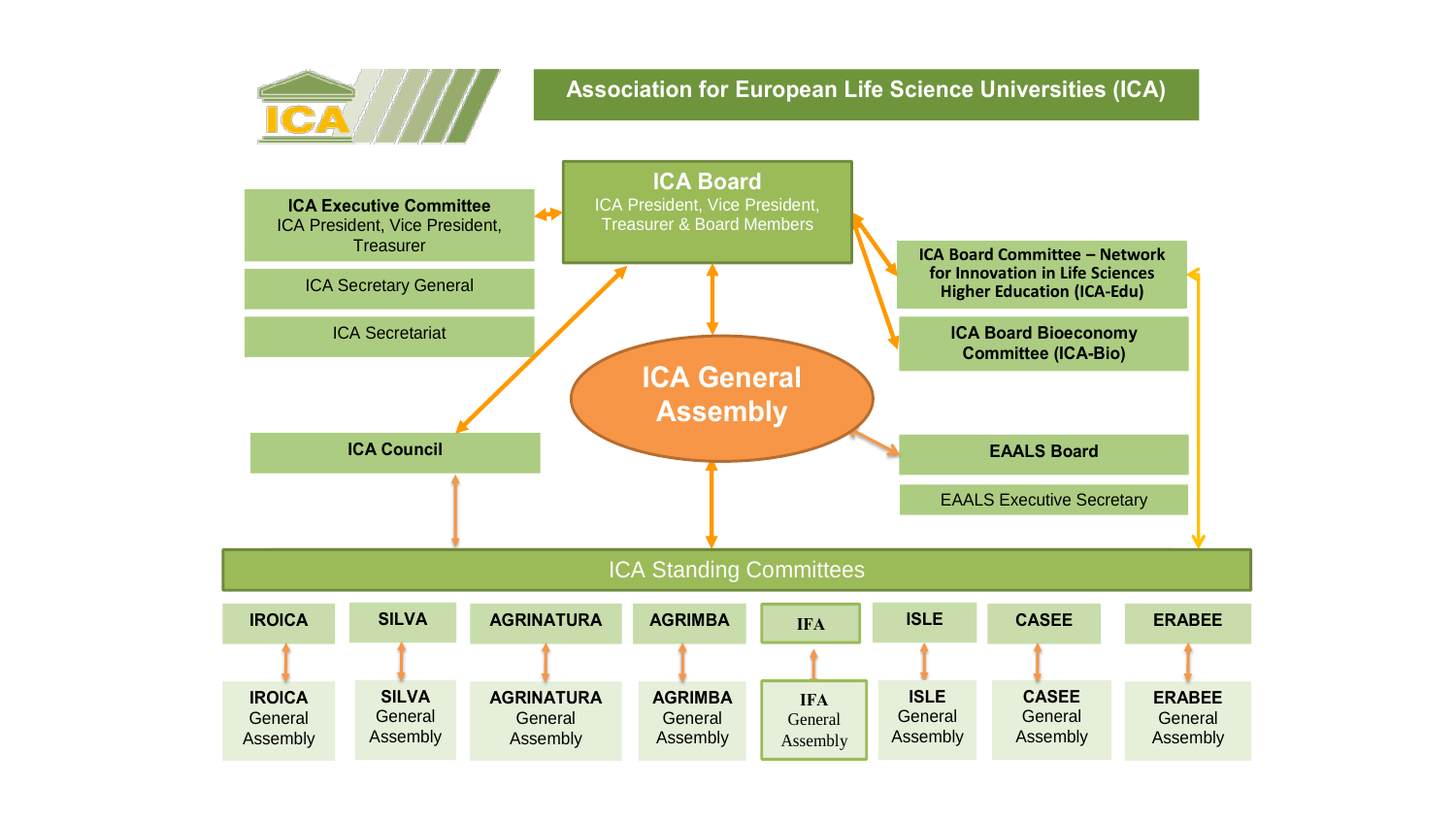



# **ICA-Edu's focus:**

- developing the skills and character of life science university students by supporting the University teachers
	- supporting lecturers address the topics of: Sustainability, Ethics, Entrepreneurship and Innovation, Leadership

## **=> developing teaching and students learning**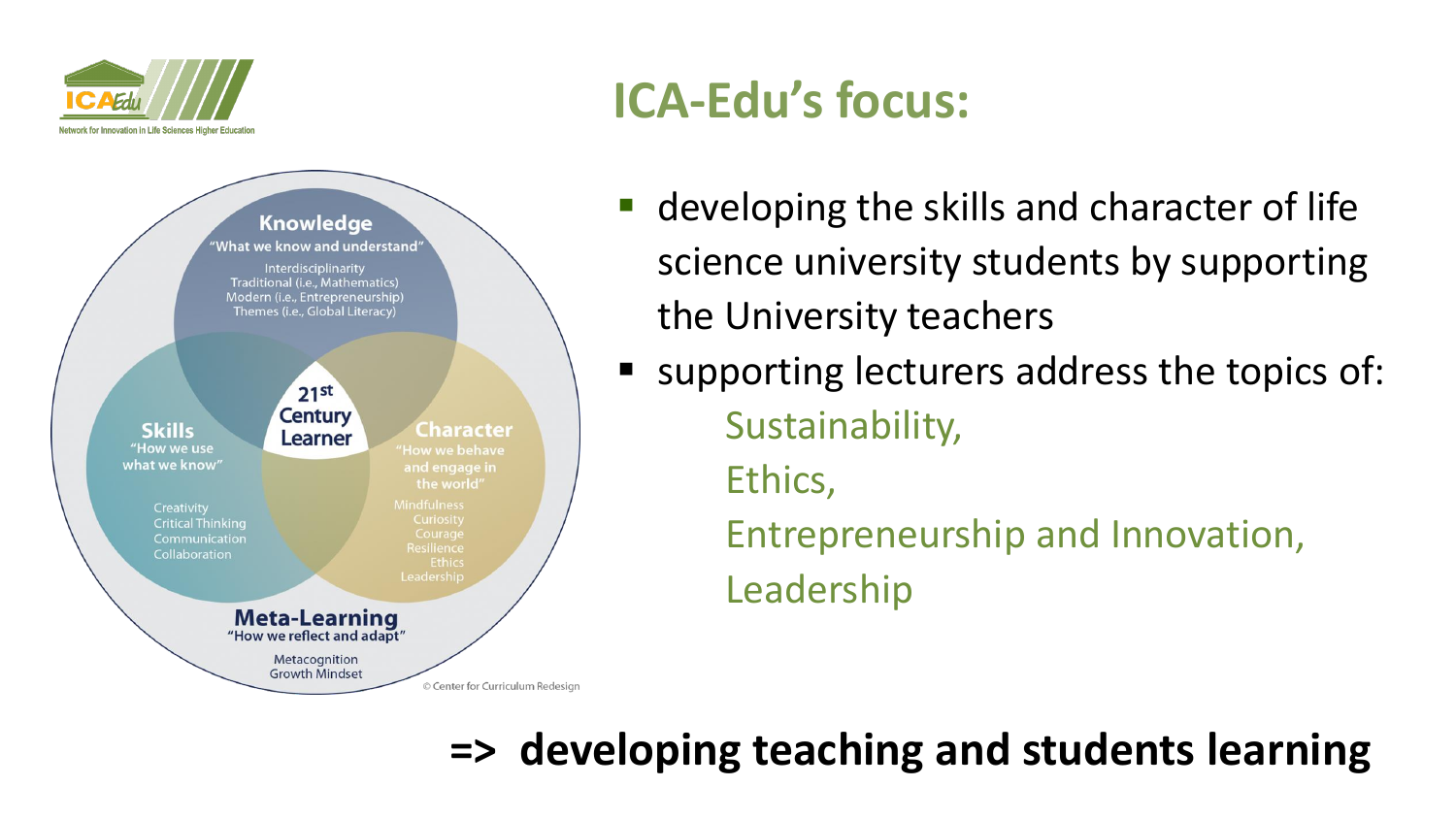

## **List of past colloquia**

- 2012: *Educating the Net Generation in the Life Sciences*; held at the Free University of Bozen- Bolzano, Italy,
- 2015: *Educating Life Science Graduates Fit for Europe*; held at the University of Natural Resources and Life Sciences, Vienna (BOKU) April 14-16, 2015
- 2016: *e-learning in the life sciences: exploiting open source materials in the curriculum*; held at the University of Helsinki, Finland on 16-17 June
- 2017 *Delivering graduates to meet the challenges of the sustainable development goals (SDGs): Embedding the development of ethical and sustainable values in curriculum*; held at the Faculty of Agriculture, University of Zagreb, Croatia on 13 & 14 June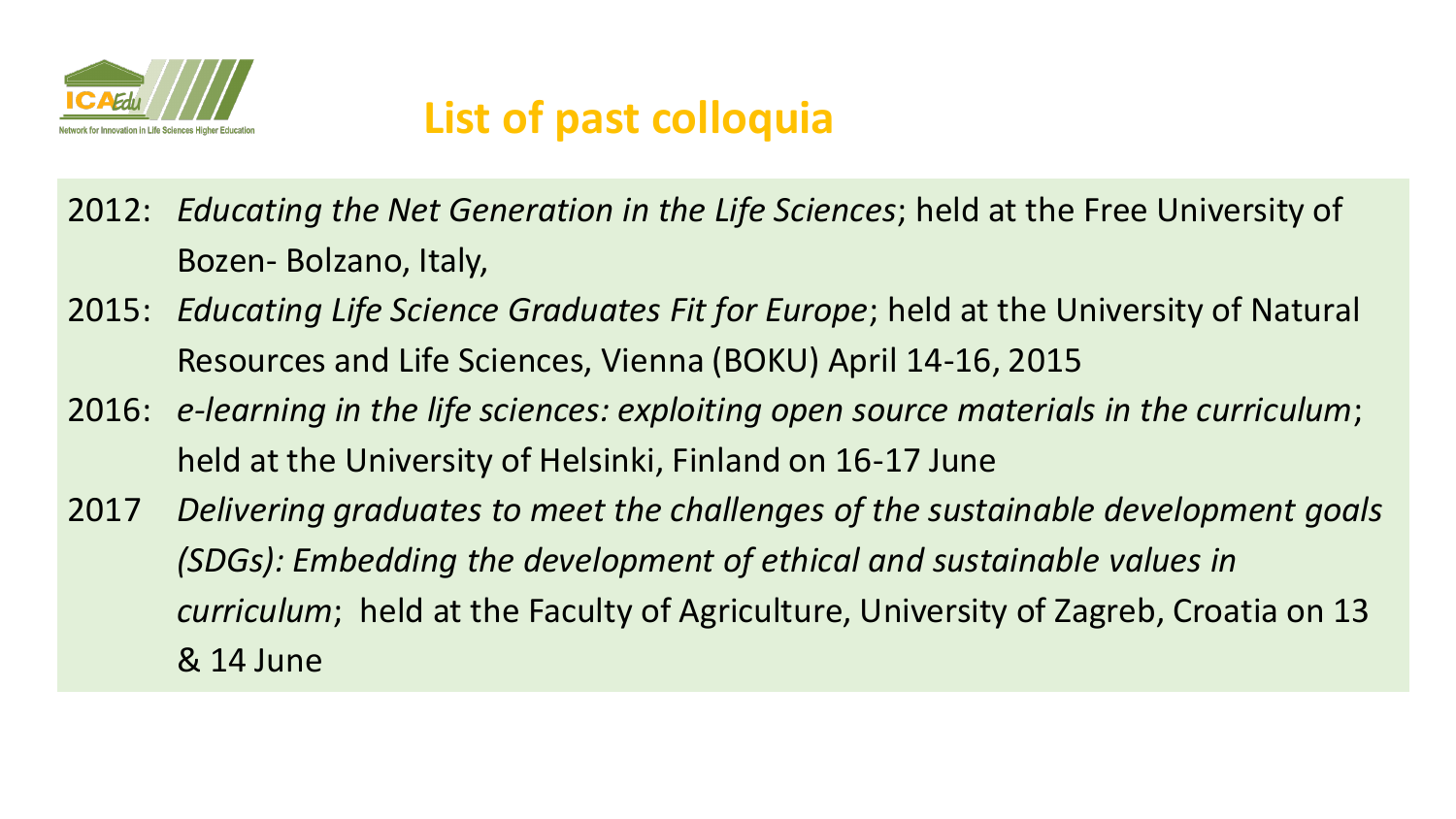

**Topics of the 2019 colloquium**

# **Let the entrepreneurial genie out of the bottle!**

# **How will we stimulate the nascent entrepreneurial skills of our students?**

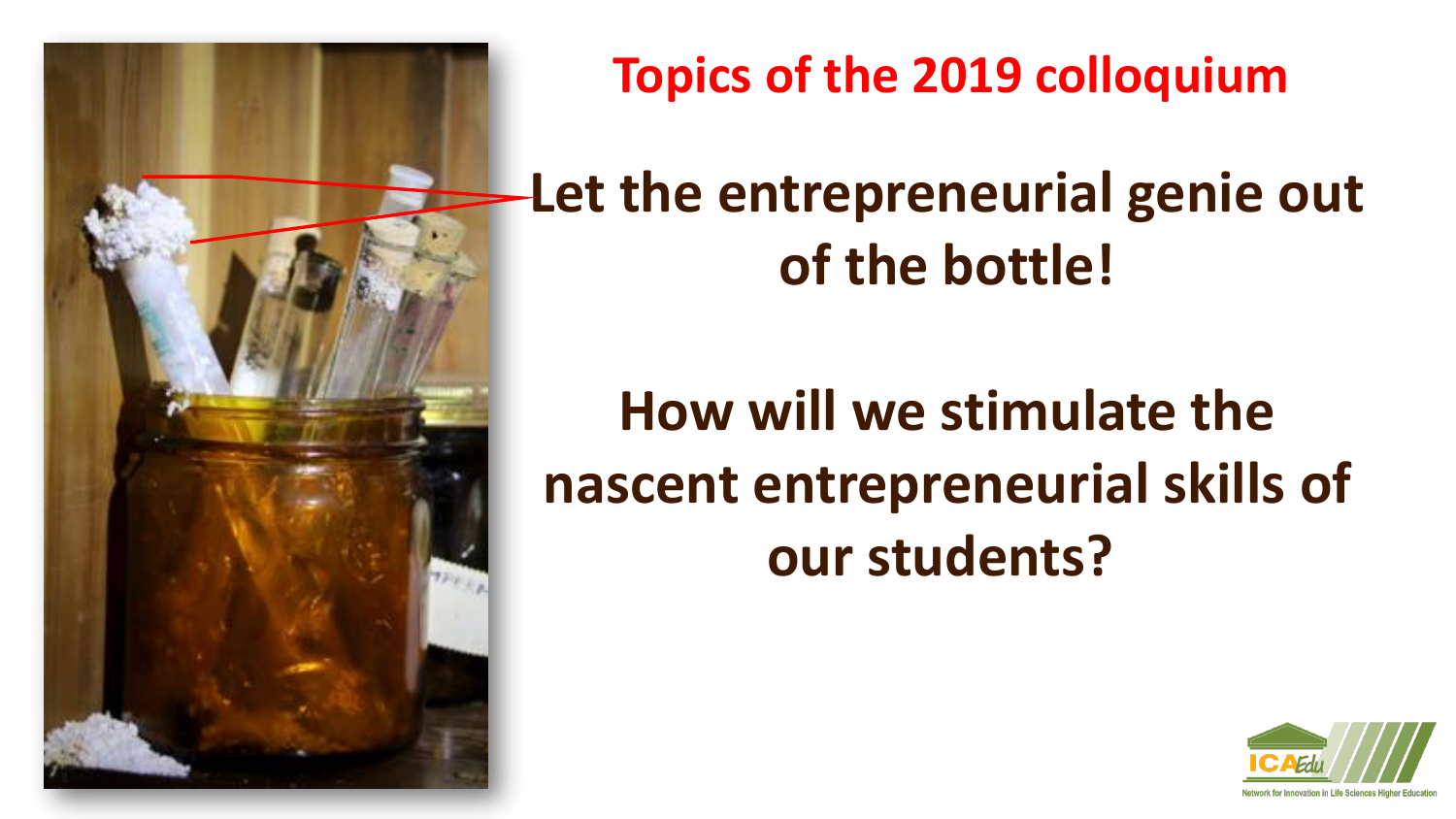

## Different bottles need different tools!

We are supposed to find and apply the tools =>

## **Goal of this Colloquium** is to share

- views,
- experiences
- practises

on how to stimulate nascent entrepreneurship competencies

- through curricular activities
- through extra-curricular activities
- through role models

• ....

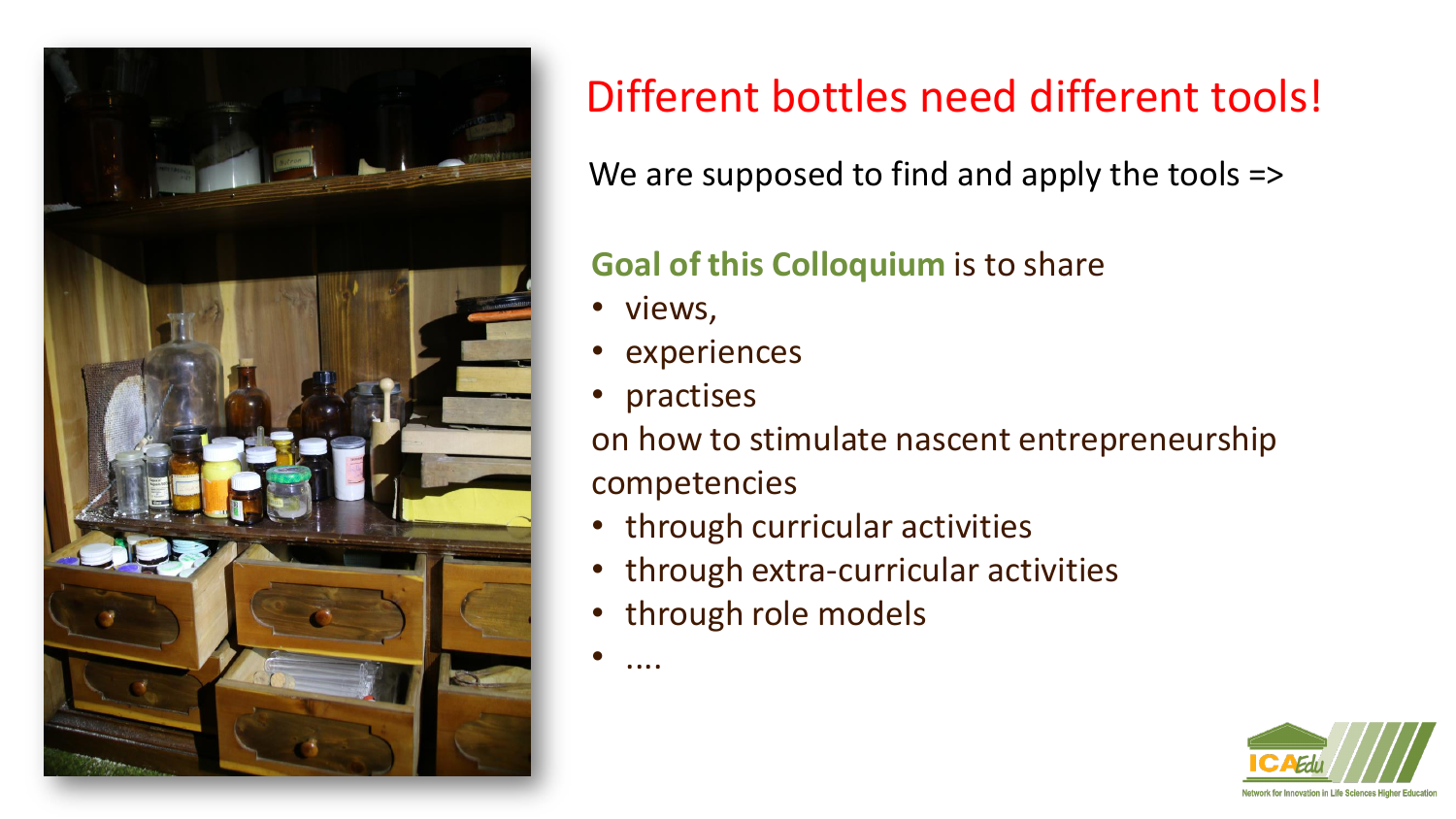

## new generation of life sciences graduates

are expected to show

- creativity,
- resilience,
- pro-activeness
- risk-taking
- **+** ability to recognise
	- business opportunities

### entrepreneurship competencies

entrepreneurship education a new task for Universities: development of an

- entrepreneurial mind-set
- entrepreneurial competence among staff
- entrepreneurial competence among students

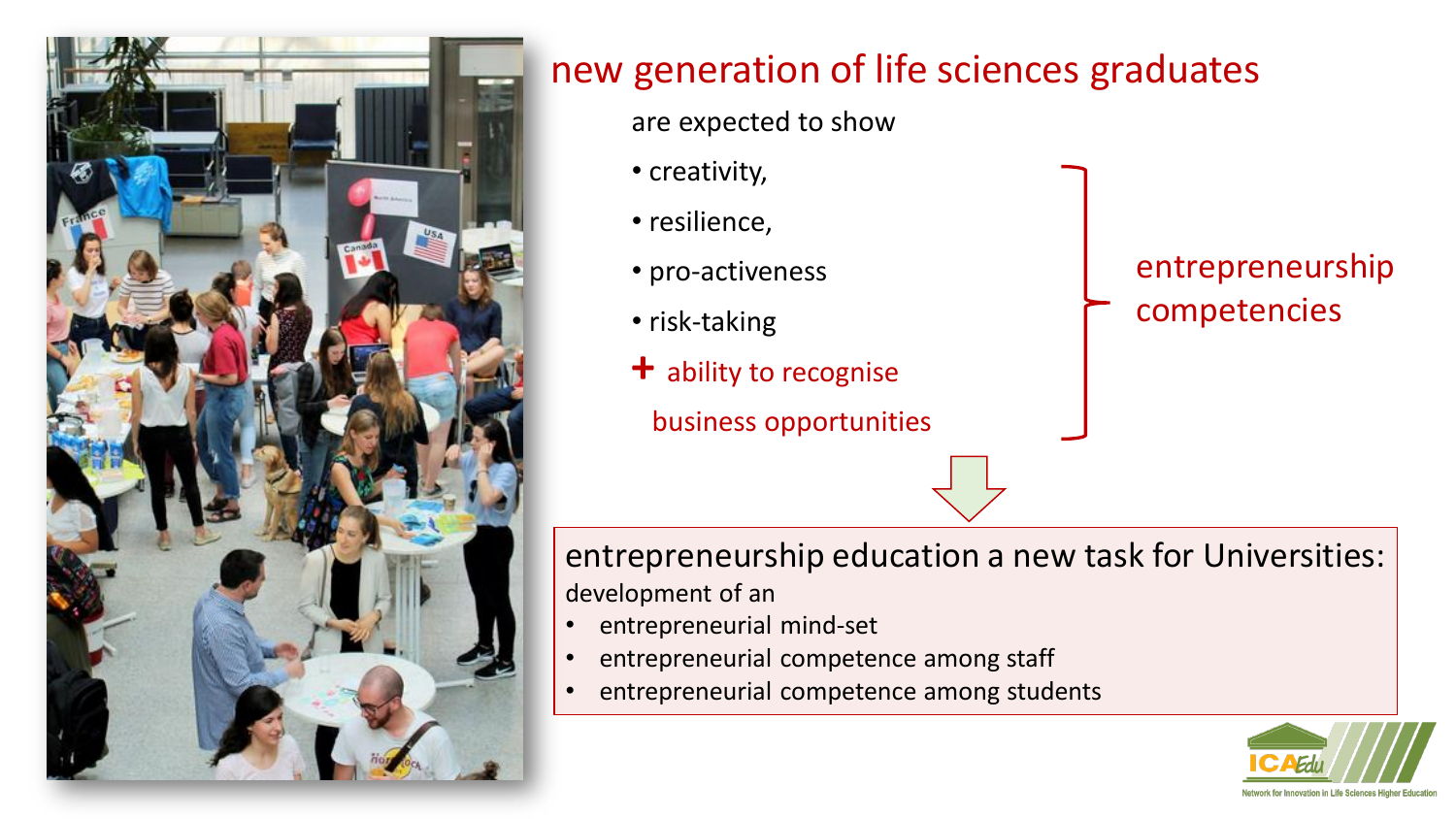### **Let the entrepreneurial genie out of the bottle!**

### **How will we stimulate the nascent entrepreneurial skills of our students?**

#### **Expected Colloquium Outcomes**

- Increased **awareness** about the relevance and cutting edge learning practices in entrepreneurship education
- Overview of exemplary **learning outcomes** that can be achieved by life sciences students through entrepreneurship education
- Inspiring and concrete **examples** for integrating entrepreneurship education into new or existing courses and curricula, curricular and extra-curricular;
- Overview of existing **challenges in current design** of entrepreneurship education in Life Sciences Universities;



#### **Target Audience**

**staff from ICA Member institutio**ns who have a particular interest in

developing innovative approaches in teaching and their students learning.

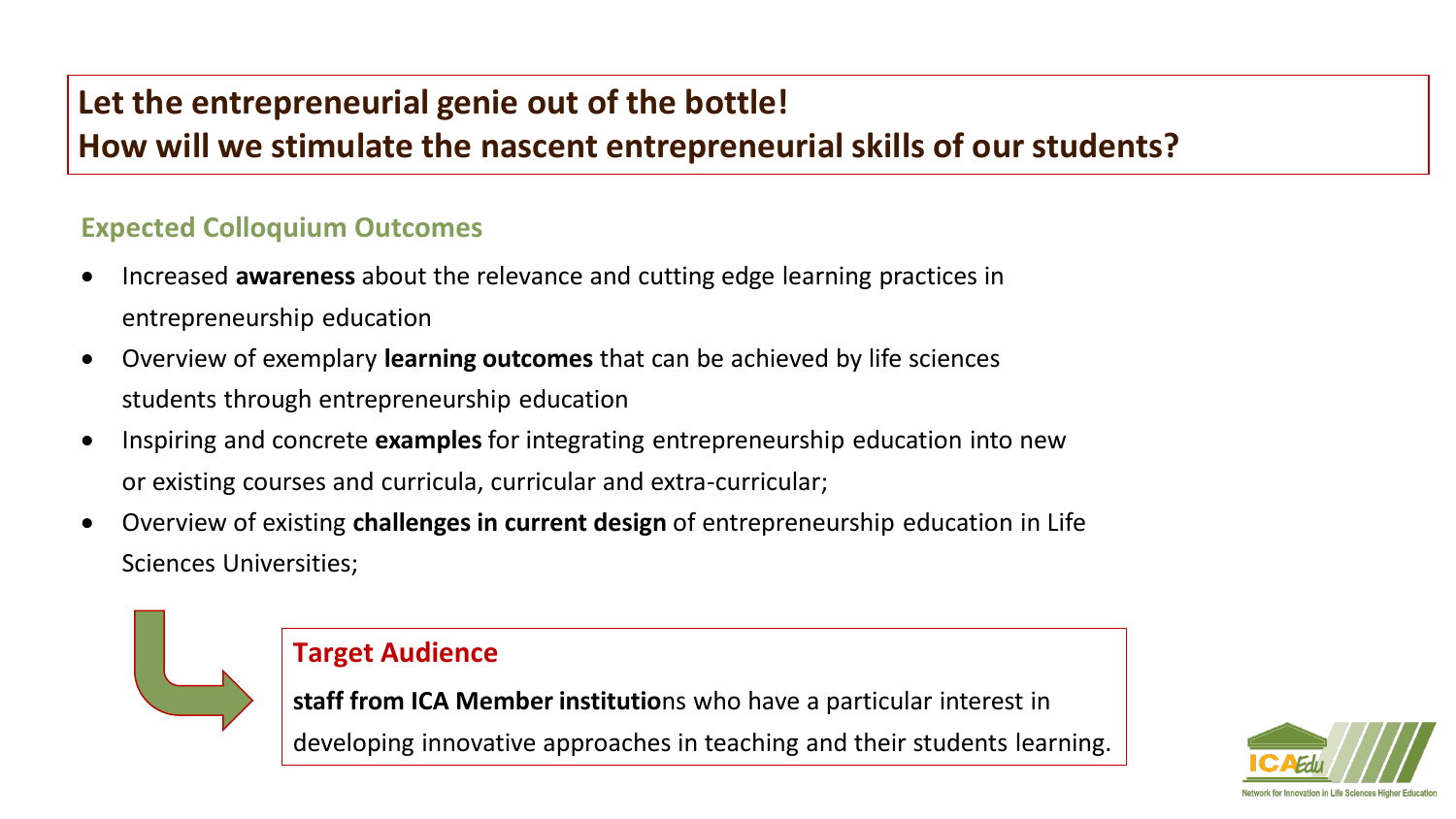